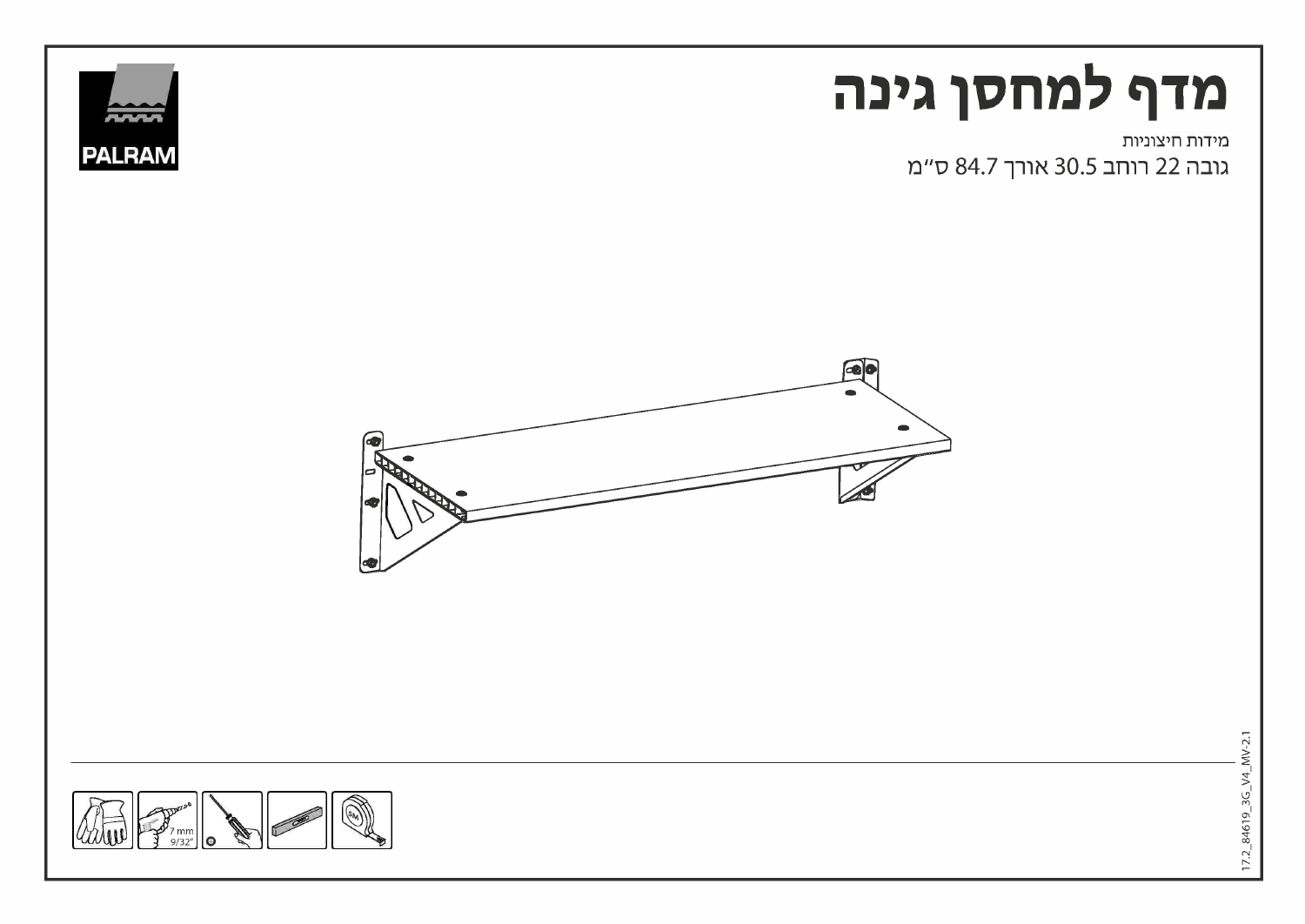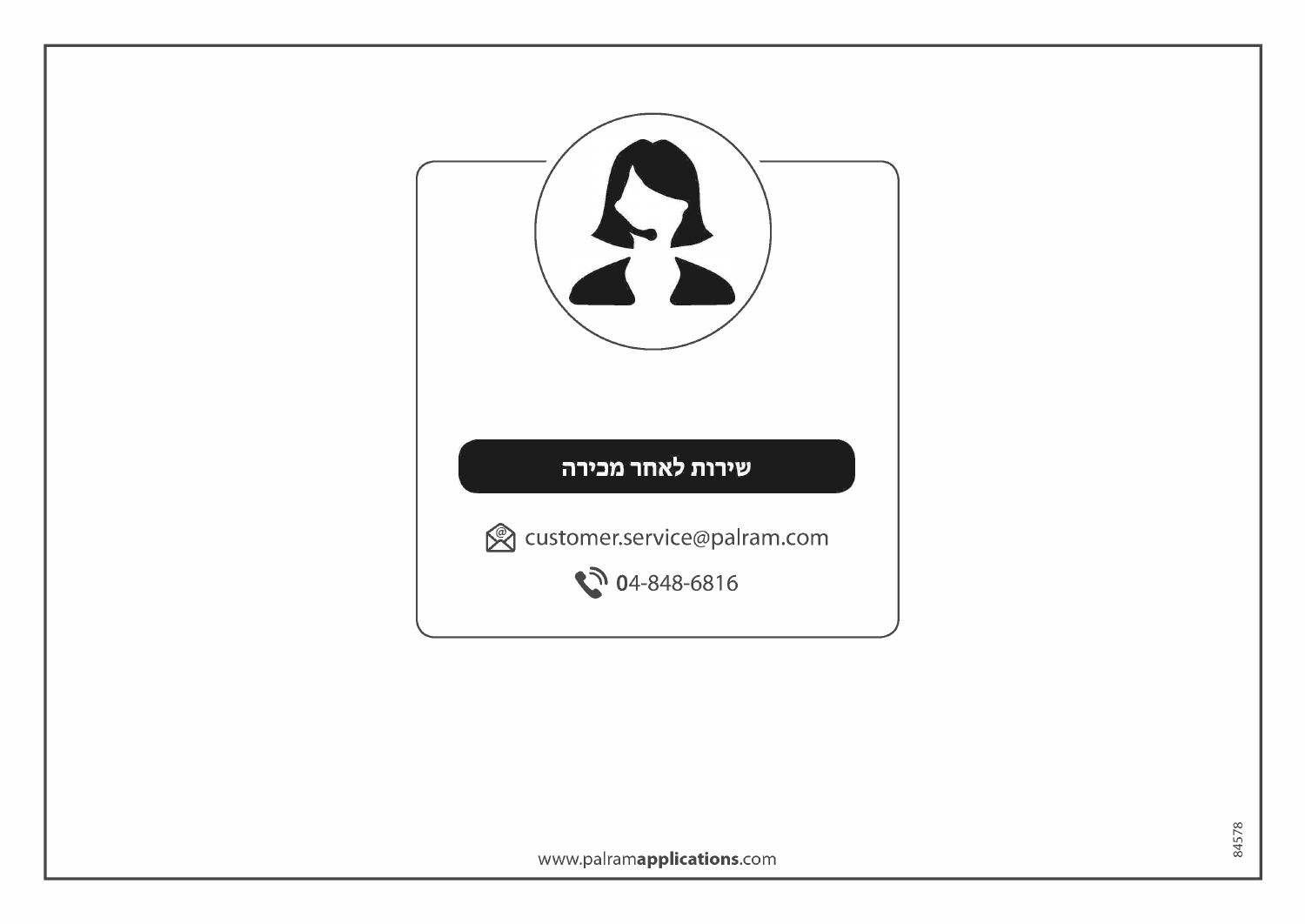$\sqrt{\Delta}$ 

# חשוב

<u>נא לקרוא בקפידה את הוראות ההרכבה לפני תחילת הרכבת המחסן. </u> נא לבצע את שלבי ההרכבה בסדר המוצג בהוראות אלה. נא לשמור את הוראות ההרכבה במקום בטוח לשימוש עתידי.

# כלים נדרשים להרכבה:



T001 - כלול בחבילה

# לפני הרכבת המוצר

- יש למיין את החלקים ולבדוק את כמויות אל מול רשימת התכולה.  $\blacktriangleright$
- לחלקים מסוימים יש קצוות מתכת נא לטפל בחלקים אלו בזהירות הנדרשת.
- להלן מספר איורים המציגים חלופות להתקנת המדף במחסני פלרם במידות שונות.  $\blacktriangledown$ מומלץ לתכנן את ההתקנה הרצויה לפני תחילת ההרכבה בהתאם לאחת החלופות הבאות:











לאחר שנבחרה אפשרות ההתקנה הרצויה, יש לעבור לעמוד המתאים בהוראות ההרכבה.  $\blacktriangleright$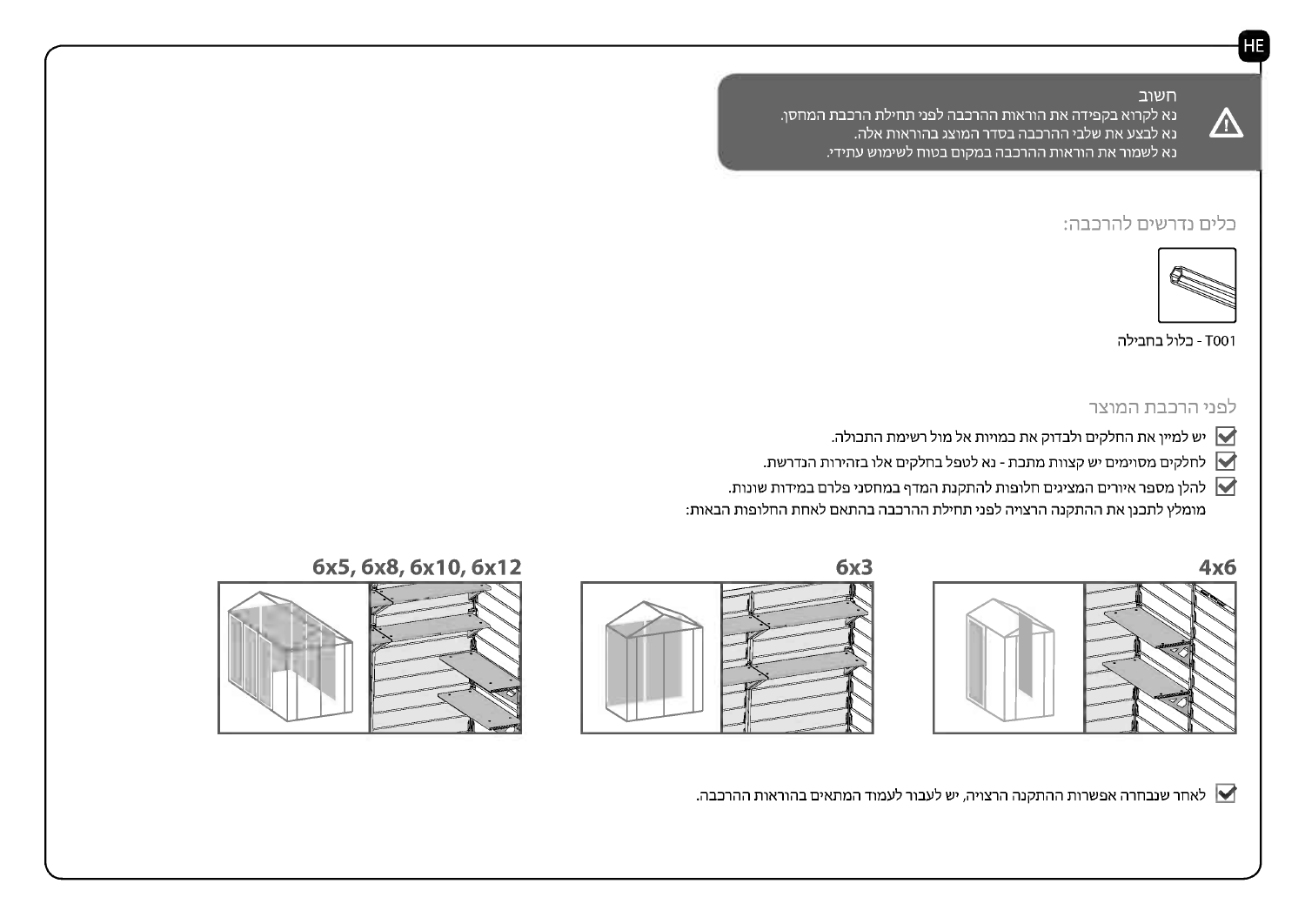### אפשרות מס' 1:

## התקנת מדף באמצע קיר הצד **(עמוד 1)**



(לא רלוונטי למחסן 4x6)

#### אפשרות מס' 2:

התקנת מדף כשצידו השמאלי מתחבר אל פינת המחסן (**עמודים 2-3)** 



### אפשרות מס' 3:

התקנת מדף כשצידו הימני מתחבר אל פינת המחסן **(עמודים 4-5)** 



#### אפשרות מס' 4:

התקנת מדפים זה לצד זה (ניתן רק בקיר המחסן האחורי) **(עמוד 6)** 



(לא רלוונטי למחסן 4x6)

# שים לב:

→ אין להתקין יותר משני מדפים על אותו הפנל.





# במהלך ההרכבה

- בפנל **(חלק מס׳ 8076)** אין חורים מוכנים, לכן יש לקדוח חורים בהתאם לתצורת ההתקנה שנבחרה.
- └ לוחית המתכת **(חלק מס׳ 8076)** משמשת לקיבוע אל אחת מפינות המחסן. אם לא נבחרה תצורת התקנה זו, אין כל שימוש לחלק זה. יש לשמור אותו לשימוש עתידי אפשרי.
	- נא להדק את כל הברגים בתום ההתקנה.  $\blacktriangleright$

אין להדק את הברגים והאומים (חלקים מס׳ 411 + 412) עד תום תהליך ההרכבה. שני האייקונים המצורפים מציינים אם הידוק הברגים נדרש או לא.





אין להתקין יותר מארבעה מדפים על אותו הקיר.  $\blacktriangleright$  $\blacksquare$ מכל סיבה שהיא אין להתקין יותר מעשרה מדפים במחסן כולו.

א מדף יכול לשאת עד 30 ק״ג.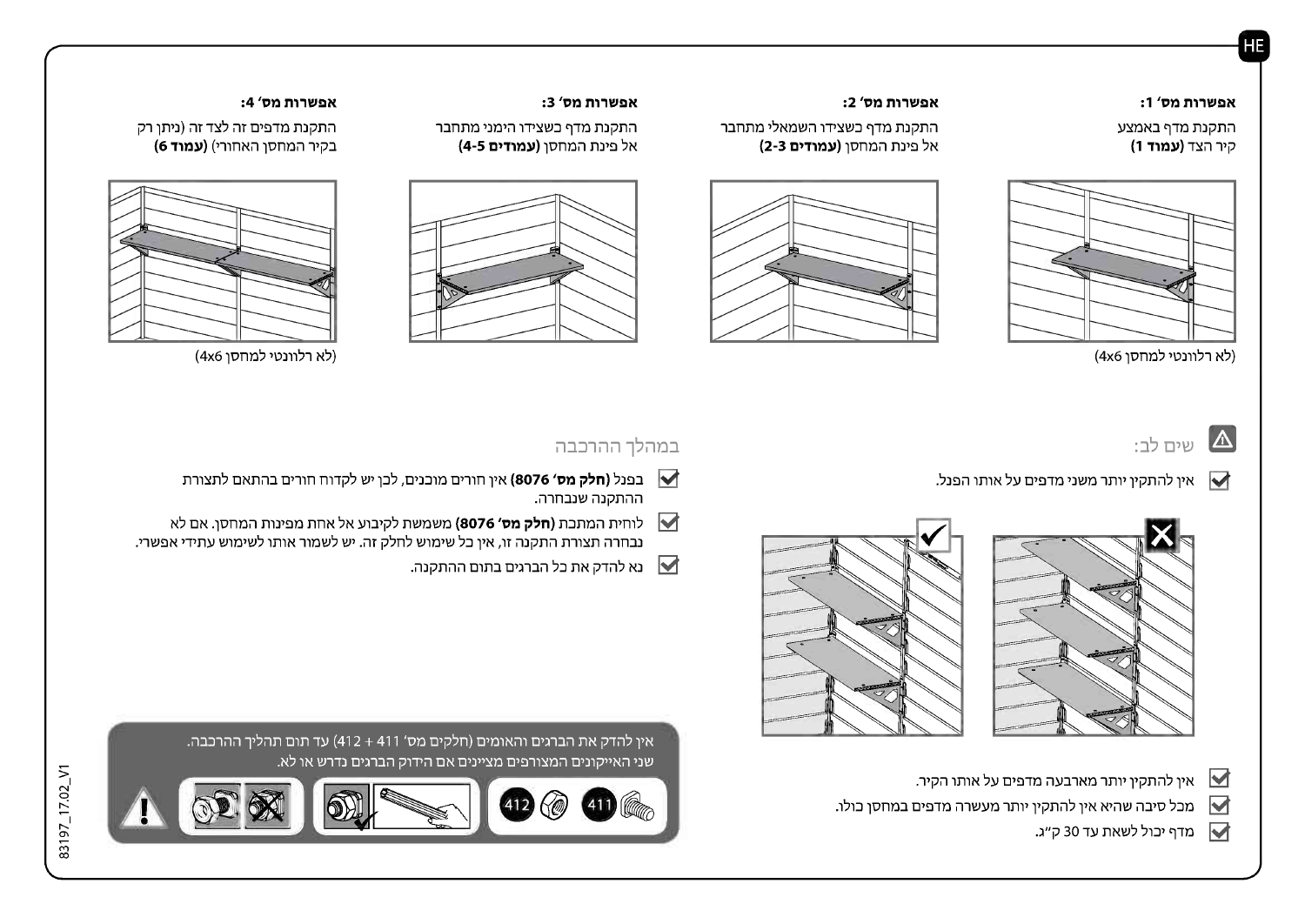IMPORTANT Please read these instructions carefully before you start to assemble this shelf.  $\sqrt{N}$  Please carry out the steps in the order set out in these instructions. Keep these instructions in a safe place for future reference.

# Tools & Equipment



(supplied)

# Before Assembly

- $\blacktriangleright$  Sort the parts and check according to the contents parts list.
- Some parts may have sharp edges. Please be careful when handling components.
- Following are a number of illustrations depicting possibilities for mounting the SkyLight shelf on all Palram SkyLight Shed sizes.  $\overline{\blacktriangledown}$
- It is highly recommended to plan the assembly prior to starting, according to one of the following options:







# 6x5, 6x8, 6x10, 6x12



 $\blacktriangleright$  Once you have chosen your preferable option please go to the appropriate page in the Assembly Instructions.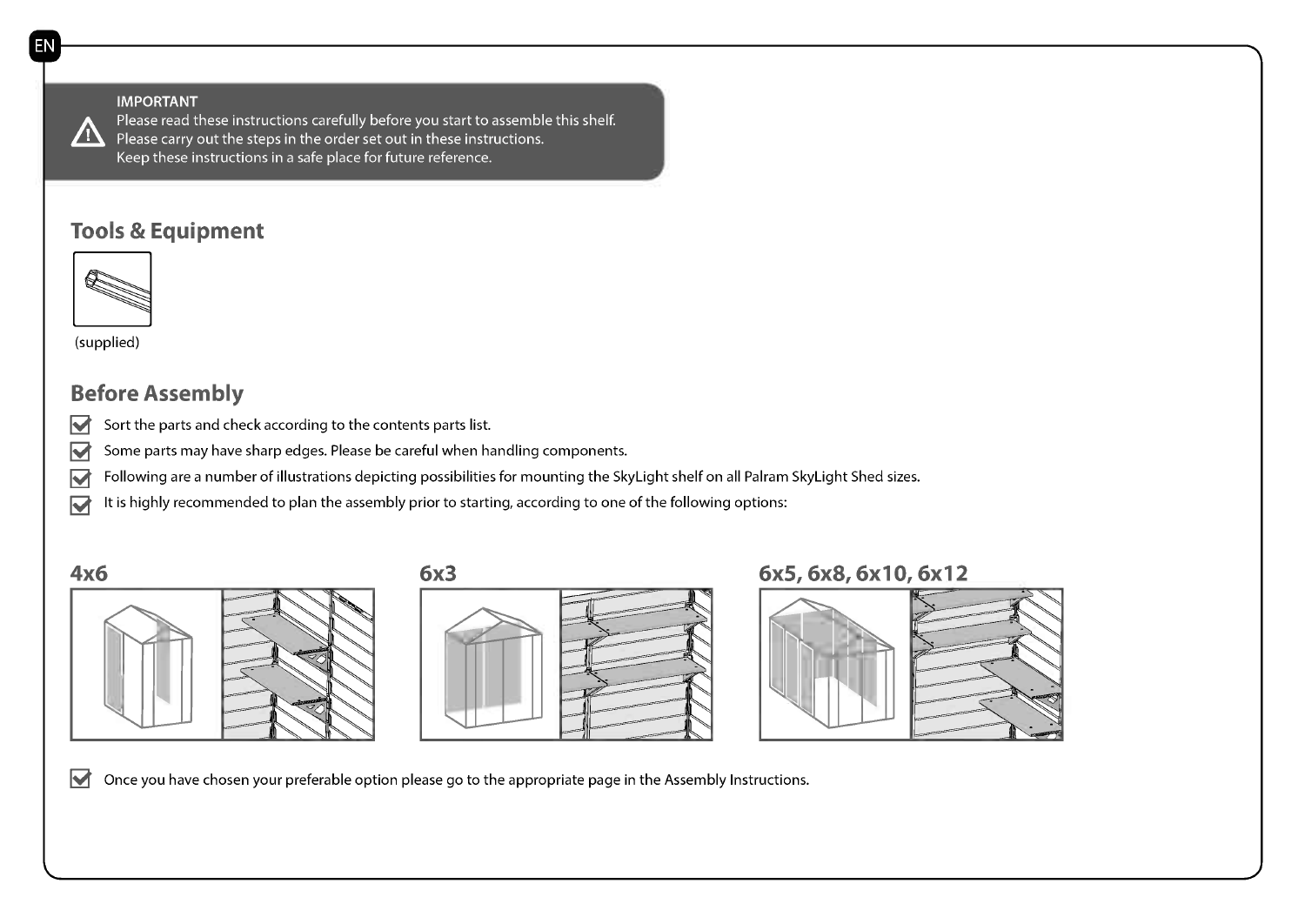Option #1: Mounting the shelf in the middle of the side wall (Page 1)



#### Option #2:

Mounting the shelf where the shelf's left side connects with the shed's corner (Pages 2-3)



#### Option #3:

Mounting the shelf where the shelf's right side connects with the shed's corner (Pages 4-5)



#### Option #4:

Mounting the shelf side by side (only at the shed's rear wall) (Page 6)



# (Not suitable for 4x6 shed)

#### $|\nabla|$ Attention:

 $\blacktriangleright$  Do not mount more than 2 shelves onto one panel.





 $\blacktriangleright$  Do not mount more than 4 shelves on a single wall.

 $\blacktriangleright$  Under any circumstance do not mount more than 10 shelves per shed.

 $\blacktriangleright$  A single shelf can carry up to 30 kg (66 lbs).

# During Assembly

- Panel (#8076) is not pre-drilled; therefore you must drill the holes with accordance to your chosen option.
- Metal plate (#8075) is used for mounting the shelf onto either one of the shed's corners. If you did not choose this option, there is no need to use this part; keep it for future use if needed.
- $\blacktriangleright$  Tighten all screws when completing assembly.

Do not tighten screws and nuts (411 & 412) until completion of assembly process. These 2 icons indicate if screws'tightening is required or not.

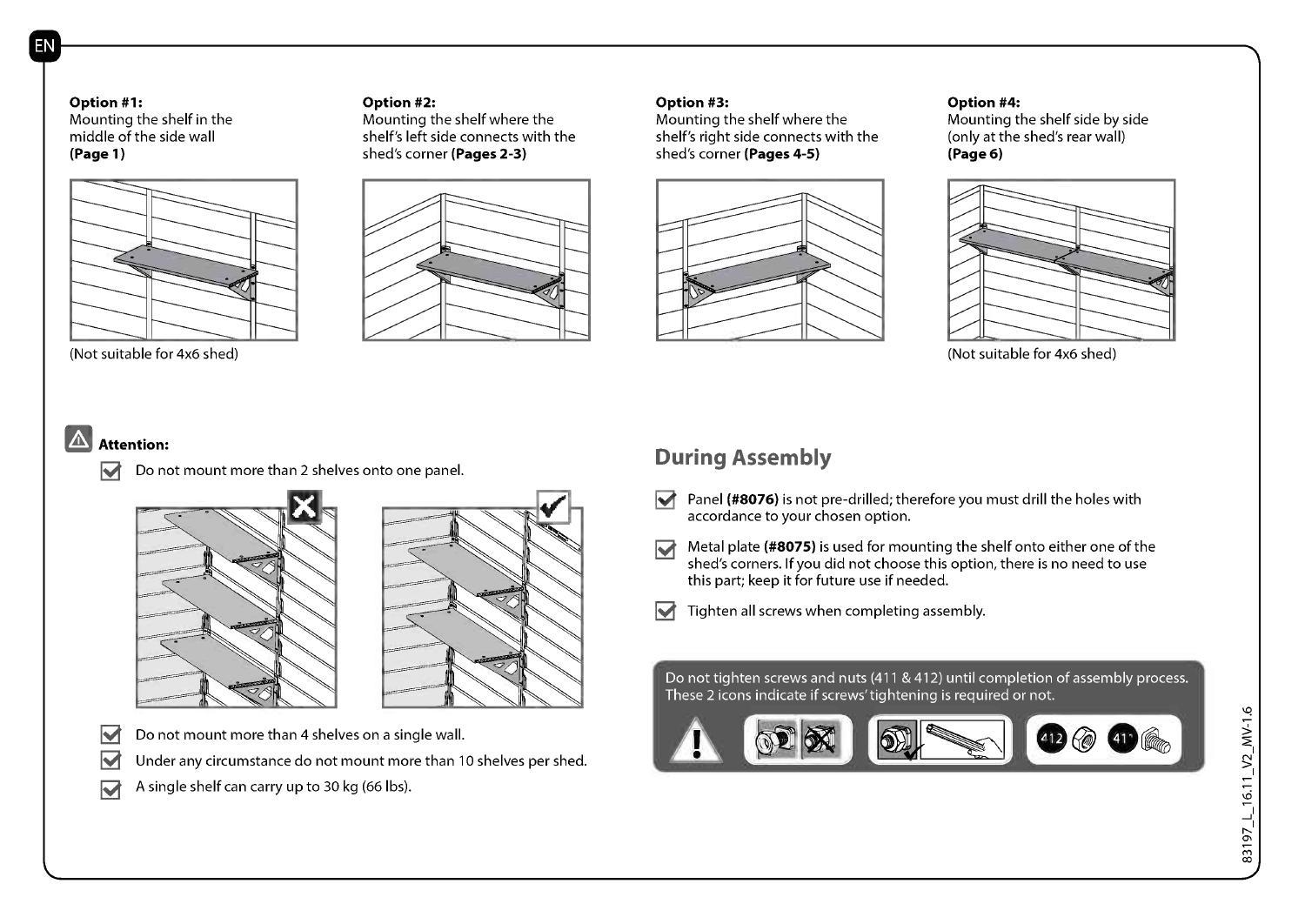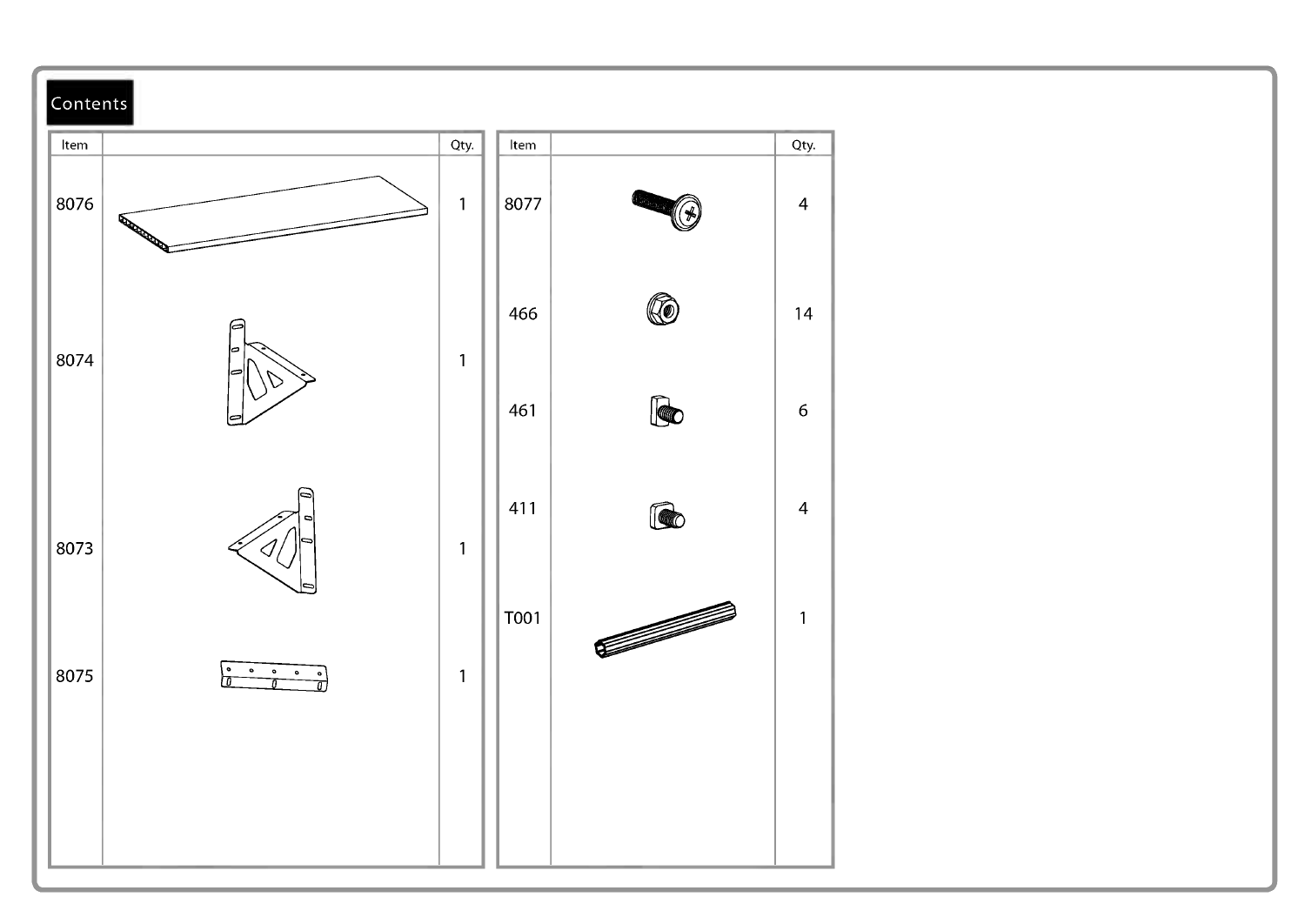# $\overline{\mathbf{1}}$  Option #1



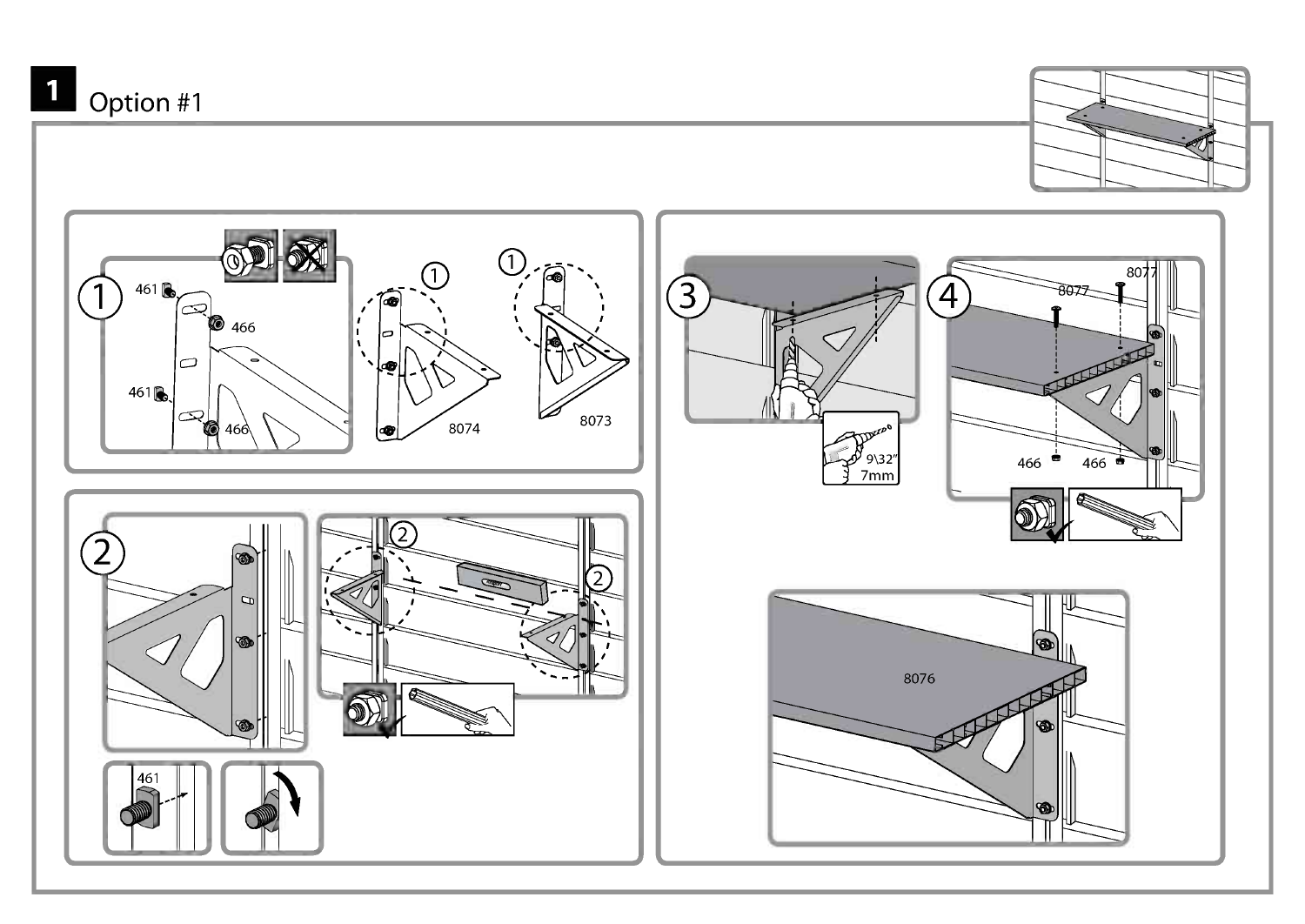Option #2





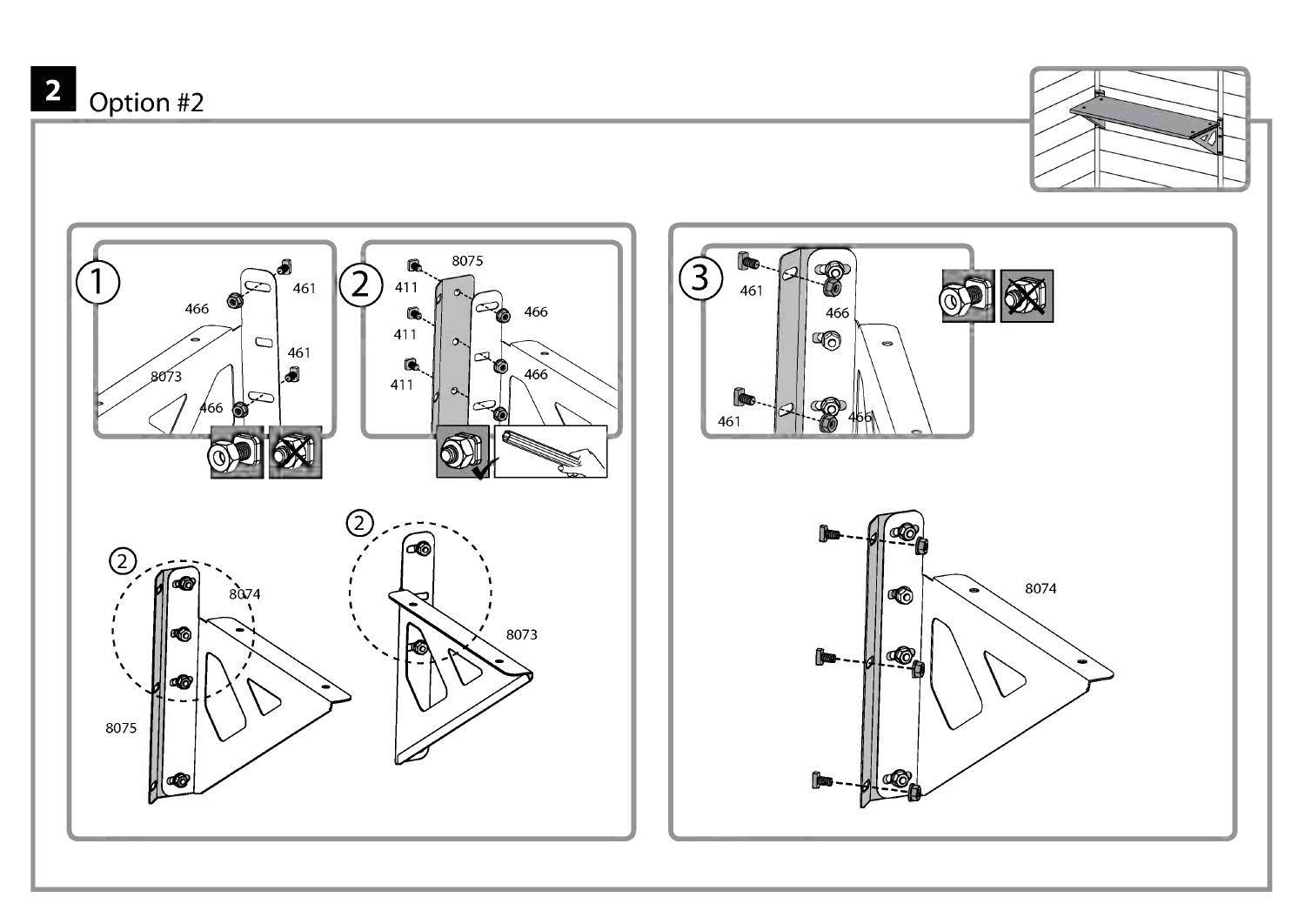



ත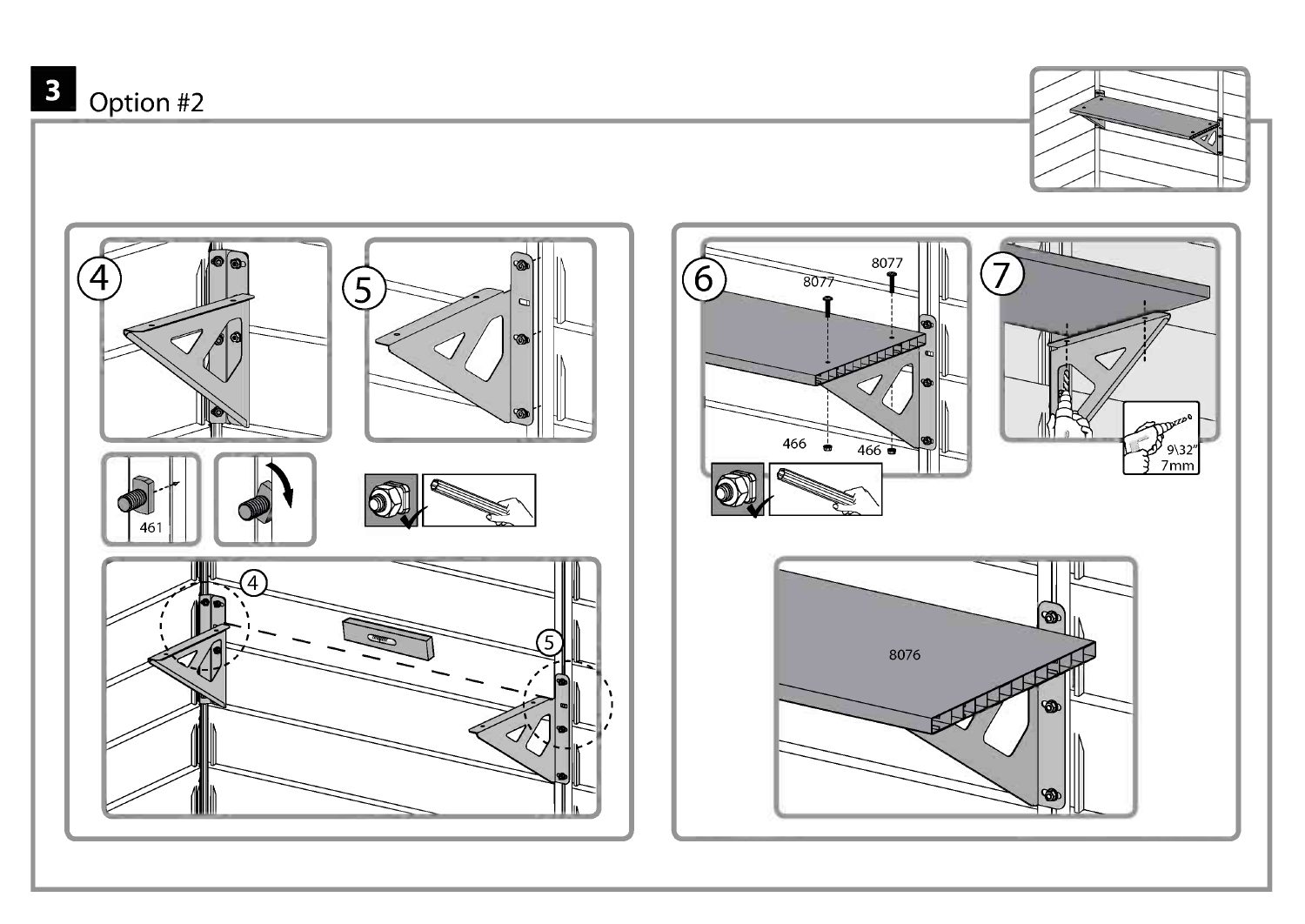# Option #3



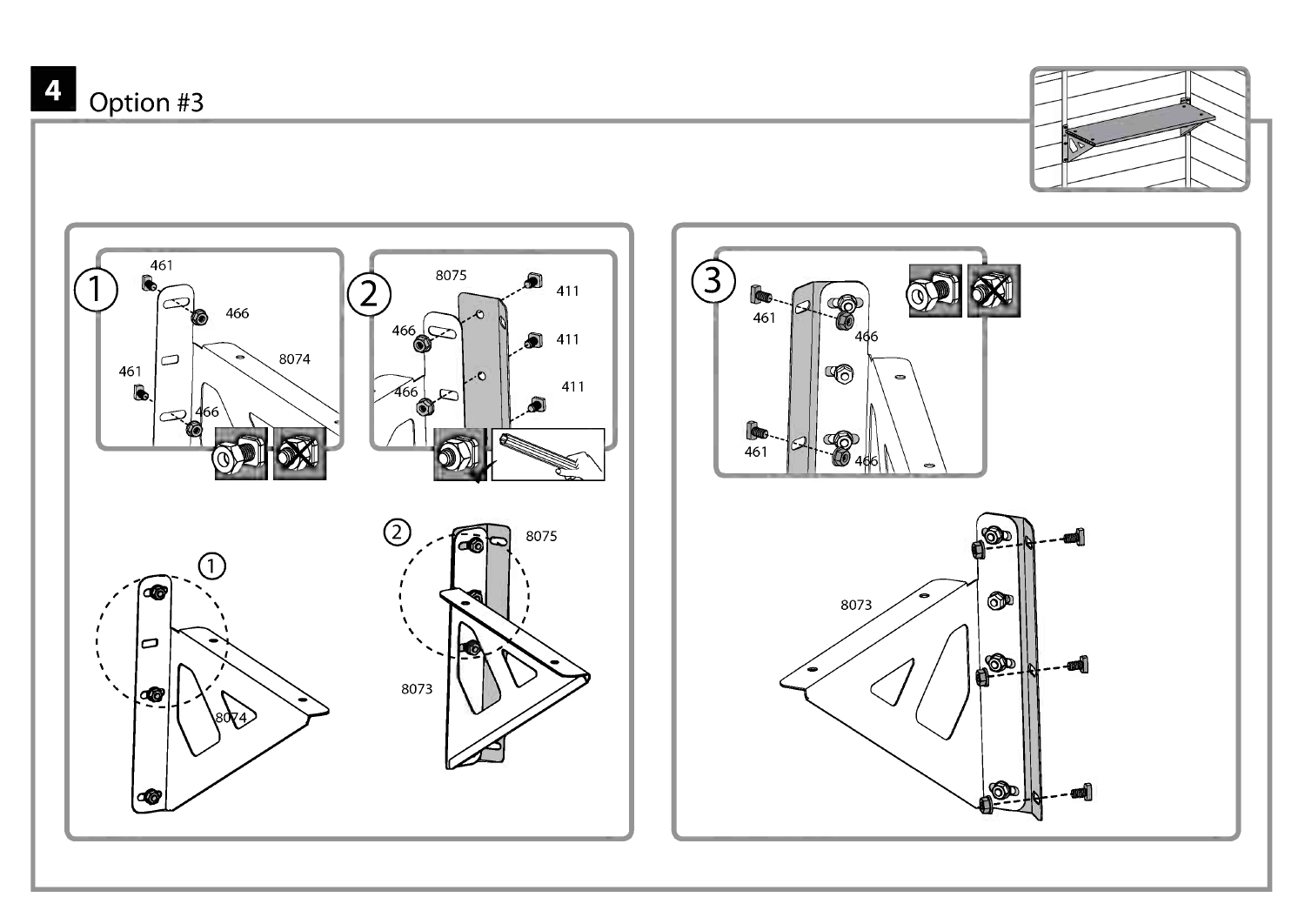